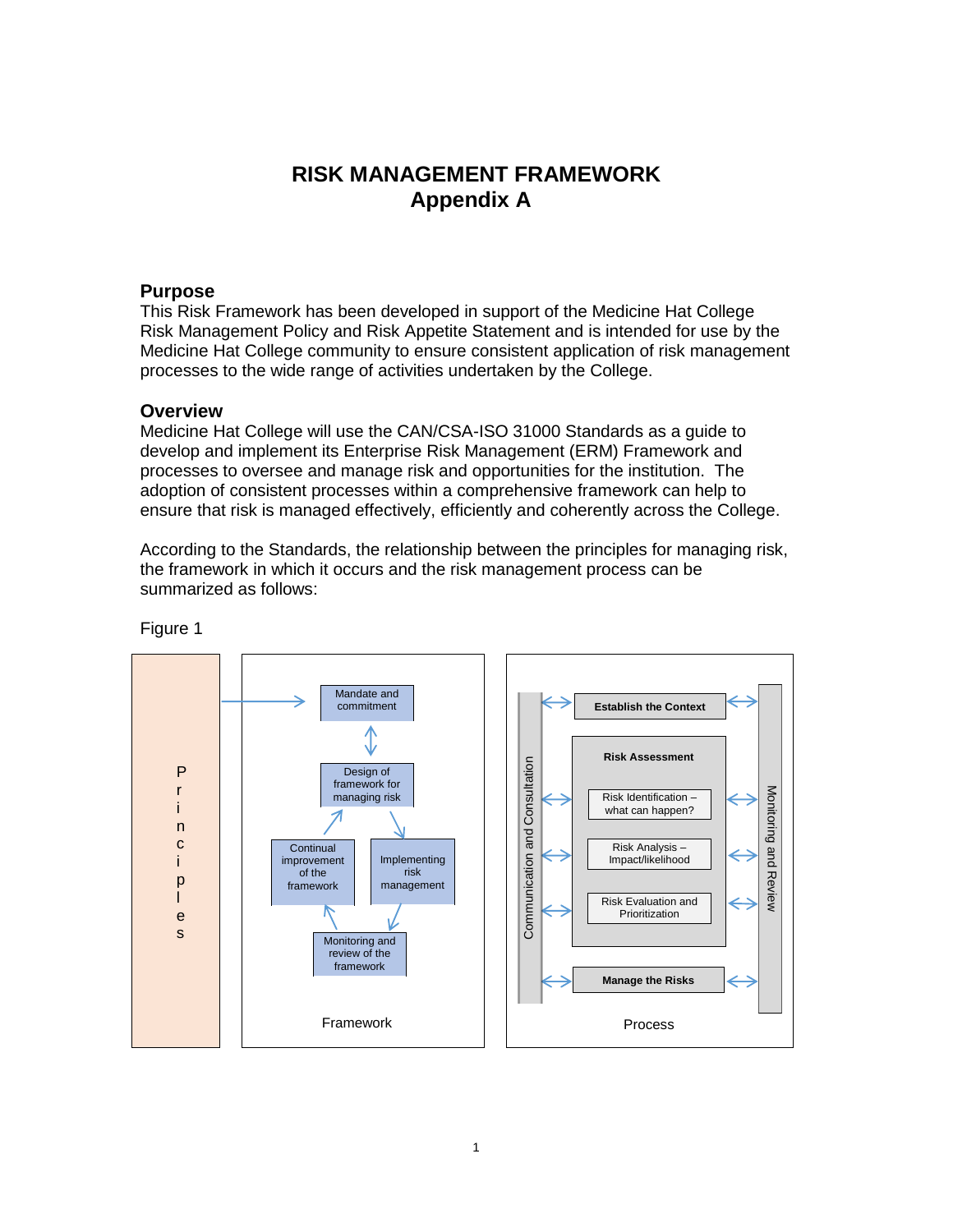When implemented and maintained according to this International Standard, the management of risk enables the institution to improve the identification of opportunities and threats, comply with relevant legal and regulatory requirements and establish a reliable basis for decision-making and accountability.

## **Risk Management Principles**

The College's Risk Management Framework is based on the following key principles that need to be followed in order for risk management to be effective.

## 1. **Risk management is a core component of effective board governance.**

Managing risk is a principal component of effective board governance and builds upon transparent and accountable processes consistent with sound business practices. Risk management is applied to the development and implementation of policy, plans and future directions of the College.

## 2. **Risk management creates and protects value.**

Risk management is aligned with the mission and strategies of the College and seeks to create and protect value by contributing to the demonstrable achievement of objectives and the improvement of performance. Clarifying and reaffirming the value of risk management at all levels will help to sustain institution-wide support and engagement and allow the College to be dynamic and responsive to change.

## 3. **Risk management is an integral part of all institutional processes.**

Risk management is part of the responsibilities of management and includes a program of monitoring and reporting that is fully integrated with the College's processes and activities.

## 4. **Risk management is part of decision making.**

Risk management will enable decision makers to make informed choices, prioritize actions and distinguish among alternative courses of action. All levels should ensure work behaviours encompass informed decisions based on a reasonable analysis of foreseeable risks, opportunities and their associated impacts on college strategies and the attainment of strategic objectives.

## 5. **Risk management is transparent and inclusive.**

Appropriate and timely involvement of all stakeholders will ensure that risk management remains relevant, representative, and consistent with institutional values in order to build communication and trust between decision makers and stakeholders.

## 6. **Risk management facilitates continual improvement.**

The College will develop a risk management framework and process that are continuous, evolving, and responsive to changing circumstances to facilitate continuous improvement.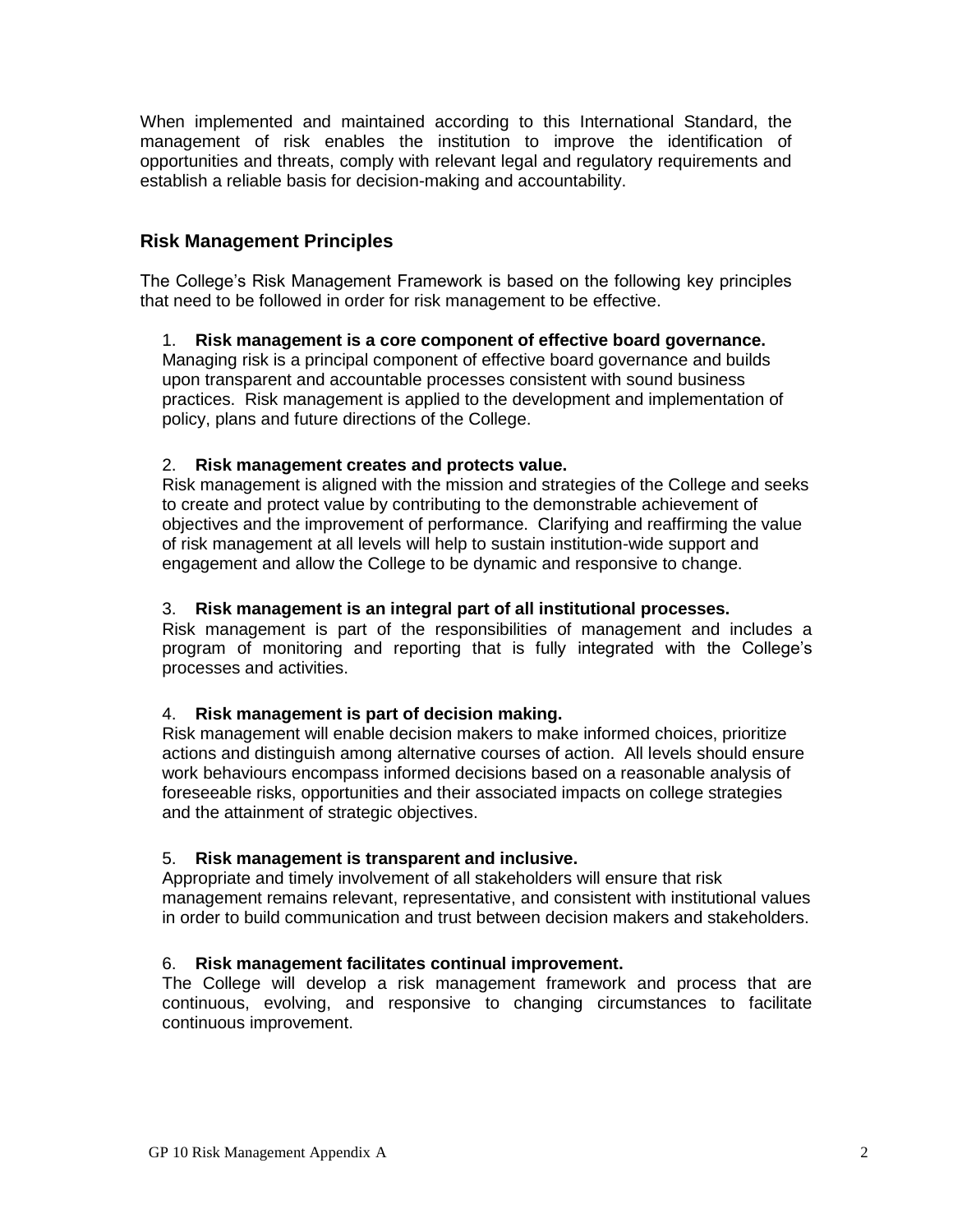## **Risk Management Framework**

The Risk Management Framework sets out the general mandate and commitment, overview and guiding principles, and roles and responsibilities in order to integrate the process for managing risk into the College's overall governance, strategy and planning, management, reporting processes, policies, values and culture.





## **Mandate and Commitment**

Medicine Hat College is committed to managing risk in accordance with the established process and will continually review and modify the risk process according to changing strategies and objectives. The College's senior management team is committed to fostering an environment that creates and preserves value. This includes, but is not limited to the following:

- define and endorse the risk management policy;
- ensure that the institution's culture and risk management policy are aligned;
- align risk management objectives with the objectives and strategies of the institution; ensure legal and regulatory compliance;
- **EXECO assign accountabilities and responsibilities at appropriate levels;**
- **EXE** ensure that the necessary resources are allocated to risk management;
- **EXEDER** communicate the benefit of risk management to all stakeholders; and
- ensure that the framework for managing risk continues to remain appropriate.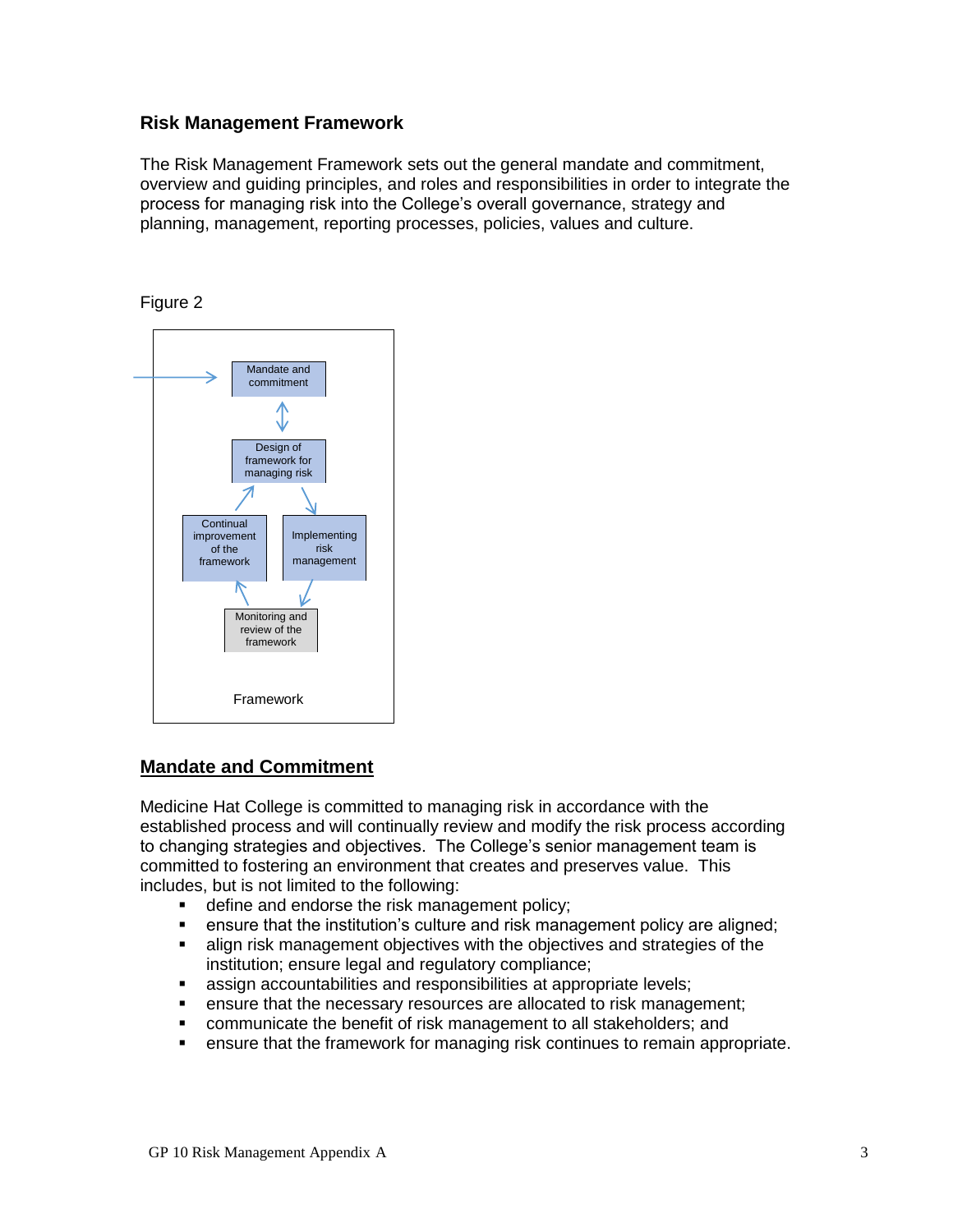The College's mandate and commitment to manage risk provides the foundation on which all other risk management activity occurs. Employees shall incorporate risk management into decision-making and key business and operational processes as set out in this framework.

## **Design of Framework**

The College has developed processes that enable the institution to: understand its environmental context; develop and maintain its risk policy; integrate risk management into organizational processes; establish accountability for managing risk; allocate appropriate resources to managing risk; and communicate and report appropriately across the institution as well as to external stakeholders.

## *Risk Appetite*

Risk appetite is a reflection of the College's approach to risk management and a key element of the framework. Defining the College's risk appetite and aligning this with the strategies and objectives of the institution is fundamental to risk management

The College's Statement of Risk Appetite (Appendix B) is a formal expression of the amount and type of risk we are willing to accept to achieve strategic goals and objectives. The statement should be used to guide employees in their actions and ability to accept and manage risk and forms the basis for the College's risk rating criteria identified in Schedule 1.

## *Roles and Responsibilities*

The College will ensure that there is accountability, authority and appropriate competence for managing risk and ensuring the adequacy, effectiveness and efficiency of any controls as outlined in Figure 3 on the following page.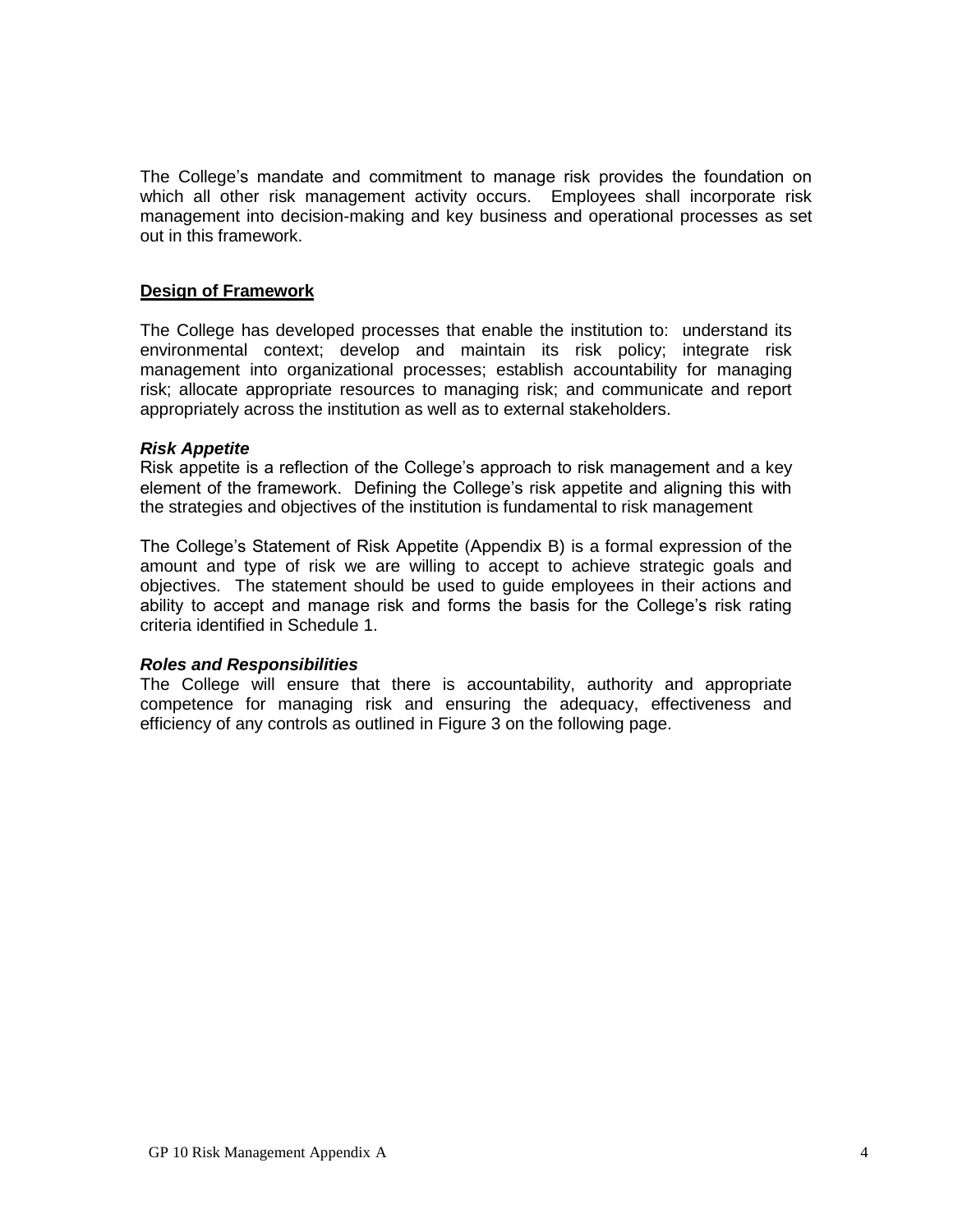## Figure 3

#### **Board of Directors/Audit Committee**

 Responsible for approving the Risk Management Policy, Framework and Risk Appetite Statement Endorsement and monitoring of the effectiveness of the Risk Management Policy and Framework

#### **President**

**Ensures effective risk management performance** within the Risk Management Framework

- **Managing risks to meet college objectives, goals** and vision.
- Successfully promoting, sponsoring and coordinating the development of a risk management culture throughout the College.
- **Providing direction and guidance within their areas** of accountability for reports to best utilize their abilities in the presentation of resources.
- Guiding the inclusion of risk management in all strategic and operational decision making.
- Possessing a clear profile of major risks within their area of control incorporating both opportunity and negative risks

#### **Area Managers**

- **Ensuring the Risk Management Policy and** Framework is applied to all key decisions and business processes.
- **Participating in development review and update of** the institutional Risk Universe.
- Addressing, monitoring and reporting on the status of key risks relevant to their area of responsibility
- **Fostering a risk aware culture**

#### **Chief Financial Officer**

- **Executive and Senior Management Executive and Senior Management** Framework is in place.
	- Chair of Enterprise Risk Management Steering Committee.
	- **Reports to Audit Committee on risk management.**

#### **Enterprise Risk Management Steering Committee**

- **Recommend the Risk Management Policy,** Framework and Risk Appetite statement to the Audit Committee.
- Assist in identifying and quantifying fundamental risks affecting the College, and ensuring that appropriate arrangements are in place to manage those risks.
- Embed a risk management culture into major decisions through risk process and education.
- Identifying reportable risks and controls that should be communicated upward.
- Annually evaluate risk management process and do a full review of significant risks and controls.

#### **All Employees**

- Acting in a manner which does not place the health and safety of themselves or others at undue risk.
- Reporting risks and identifying areas where risk management practices should be adopted.
- Providing direction and training to persons for whom they have a supervisory responsibility relating to health and safety.
- Meeting their obligations under relevant legislative requirements.
- Taking all practical steps to minimize the College's exposure to contractual, tortuous and professional liability.

### **Implementing risk management**

Through a risk management plan, the College has implemented risk management processes at all relevant levels and functions across the institution. The framework is applied to all key decisions and business processes in order to add value to the institution, comply with legal and regulatory requirements and help the College attain strategic and operational objectives.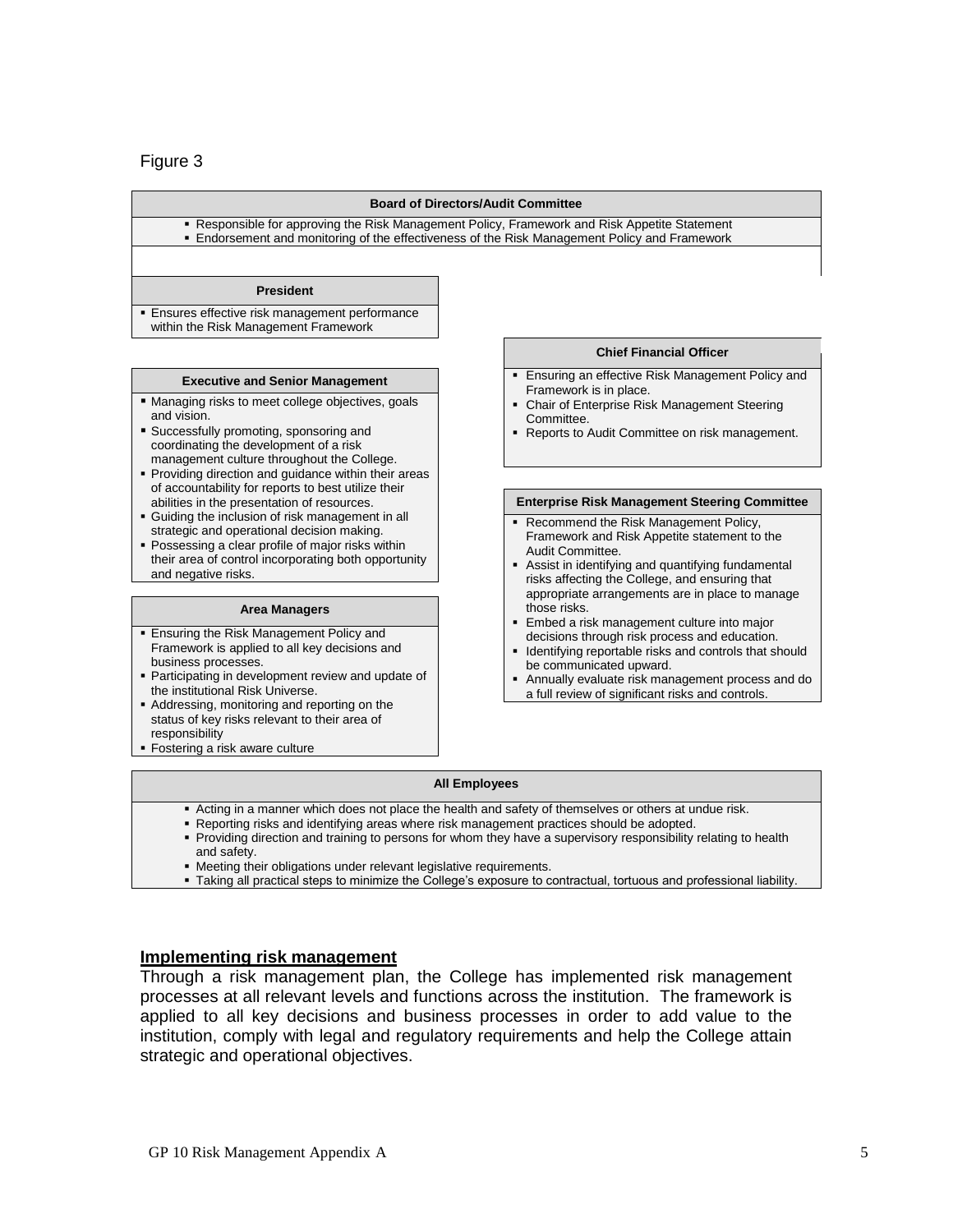## **Monitoring, review and continual improvement**

The College will review the Risk Management Policy and Framework annually to confirm its continuing suitability, adequacy and effectiveness.

In an effort to ensure the approach remains valuable and helpful, the framework and assessment process will be continuously improved through feedback from stakeholders. Both formal and informal mechanisms will be used to identify, capture and share better practices in managing risk across the institution.

## **Risk Management Process**

The risk management process shall be embedded in the cultures and practices and tailored to the business processes of the institution. Medicine Hat College will manage risk by identifying and analyzing risks and then evaluate whether the risk should be modified by risk treatment in order to satisfy defined criteria.

To implement the process, the three components of establishing the context, risk assessment and risk treatment should be performed in sequence. Risk communication and consultation as well as monitoring and review are performed continuously in an effort to ensure that priority risks are treated and stakeholders are engaged appropriately.

Figure 4 forms the basis for evaluating and enhancing risk management at the College and has been used as a guideline to define the College's risk assessment process as shown in Schedule 1.

Figure 4

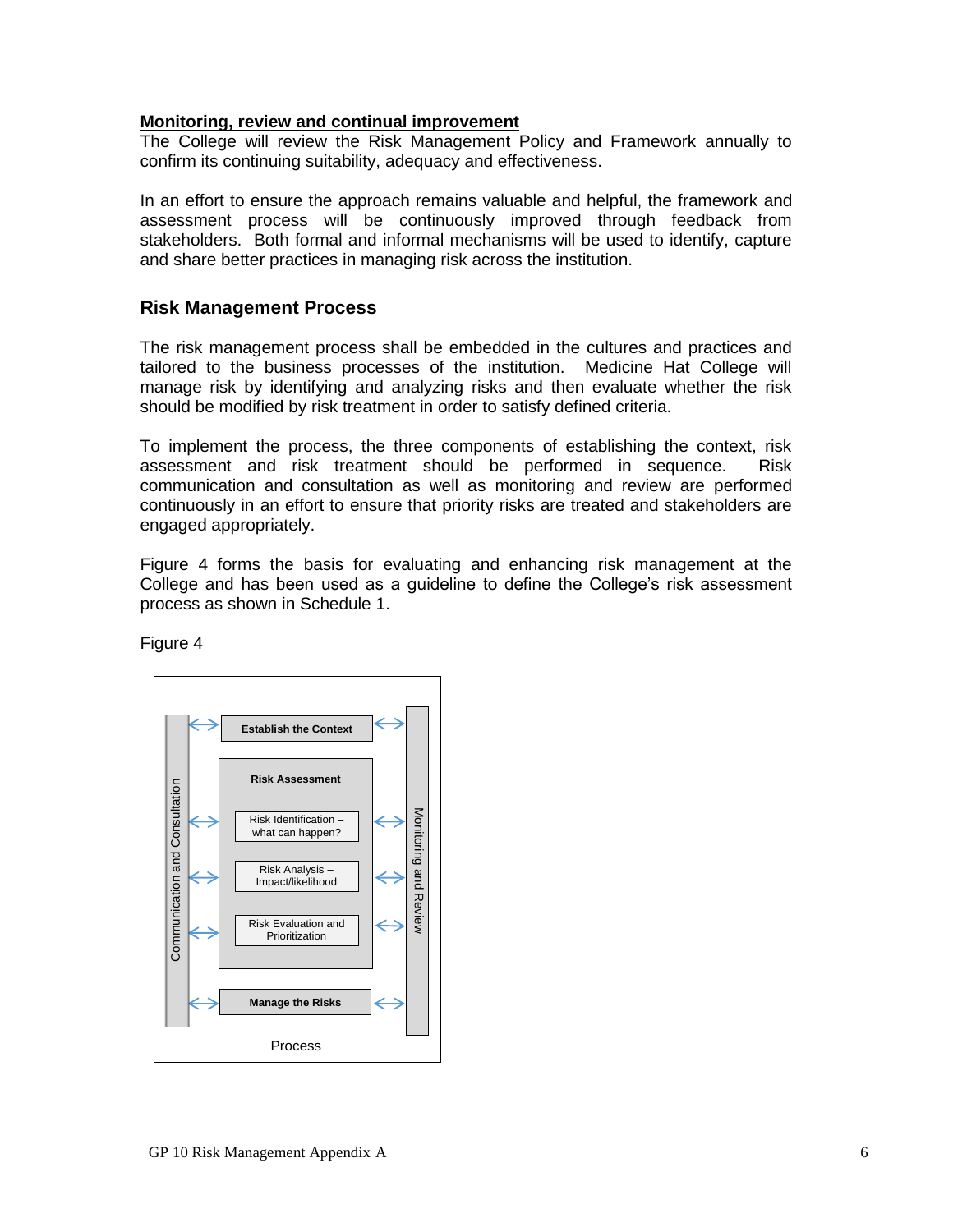## **Definitions**

For the purpose of this document, the following definitions apply.

*Control:* Any process, policy, device, practice, or other actions which modify risk.

*Impact:* The outcome of an event affecting objectives.

*Inherent Risk:* The risk without considering any mitigating controls.

*Likelihood:* The chance of an event happening.

*Residual Risk:* The risk remaining after risk treatment.

*Risk*: The effect of uncertainty on objectives. Risk is measured in terms of likelihood and impact.

*Risk Appetite:* The amount and type of risk that an organization is prepared to pursue, retain or take.

*Risk Criteria:* The terms of reference against which the significance of a risk is evaluated and rated.

*Risk Management:* Coordinated activities to advise and guide an organization with regard to risk.

*Risk Register:* A comprehensive list of risks identifying the risk description, potential consequences, likelihood and impact levels, risk score, controls, risk owner and action plan.

**Risk Tolerance:** The institution's readiness to bear the risk after risk treatment in order to achieve objectives.

**Risk Treatment:** The process to modify risk by removing the risk source, changing the likelihood and/or changing the consequence.

*Risk Universe:* All risks that can affect the College.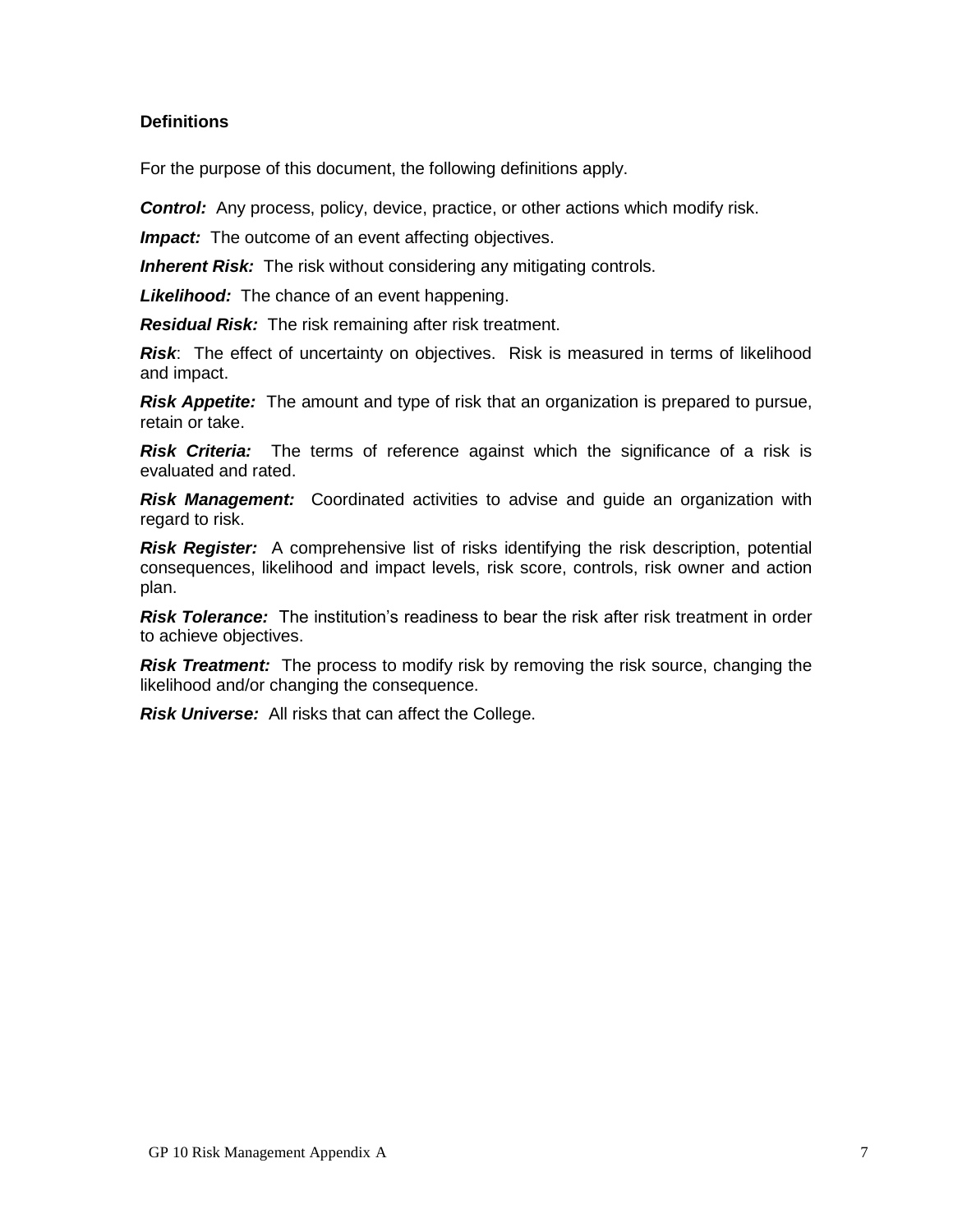## **Schedule 1 - Risk Management Process and Tools**

The first step in the risk assessment process is to define all the risks that can affect the College into an illustrative map known as the risk universe. This will ensure that the various risk areas and associated key business risks have been fully captured and allow for prioritization following review.

Once risks are identified, they are evaluated using a qualitative rating of the likelihood of the event occurring and the scale of the possible impact to the College. They are then analyzed by combining the impact and likelihood to produce a severity rating that can be placed in the matrix that follows (Figure 4). This form of evaluation provides a good graphical representation of how serious the risk is or where it lies within a group of risks and also provides the analysis required to determine what risks are accepted or the extent of risk treatment.

The College will use the following measurement tools in evaluating risk.

|  |  | Figure 1: Likelihood Measure |  |
|--|--|------------------------------|--|
|--|--|------------------------------|--|

| <b>Likelihood Measure</b><br>The probability of the risk event occurring |                  |                                                                                                                                                                                                                                                                             |                                                |  |
|--------------------------------------------------------------------------|------------------|-----------------------------------------------------------------------------------------------------------------------------------------------------------------------------------------------------------------------------------------------------------------------------|------------------------------------------------|--|
| <b>Score</b>                                                             | Likelihood       | <b>Meaning</b>                                                                                                                                                                                                                                                              | <b>Probability of Occurance</b>                |  |
| 1                                                                        | Improbable, rare | Rare or improbable based on:<br>. The strength of existing policies, procedures or<br>plans;<br>• Healthy institutional culture; and or<br>Known training competencies                                                                                                      | Less than once every 5 years                   |  |
| 2                                                                        | Unlikely         | Unlikely to occur based on:<br>. The strength of existing policies, procedures or<br>plans:<br>Acceptable institutional culture; and or<br>Known training competencies                                                                                                      | Will occur once every 2 to 5 years             |  |
| 3                                                                        | Possible         | Possible based on:<br>. Weakness or absence of existing policies,<br>procedures or plans;<br>• Some concern with institutional culture; and or<br>· Inadequate breadth or depth in training<br>competencies                                                                 | Will occur once every 1 to 2 years             |  |
| $\overline{4}$                                                           | Likely           | Likely to occur based on:<br>Occurrence in the past<br>• Weakness or absence of existing policies,<br>procedures of plans;<br>• Concerns with institutional culture; and or<br>Inadequate breadth or depth in training<br>competencies compared to industry standards       | Will occur yearly or at least once<br>per year |  |
| 5                                                                        | Almost Certain   | Certain to occur based on:<br>• Occurrence in the past<br>. Weakness or absence of existing policies,<br>procedures or plans;<br>· Deficiency in institutional culture, and or<br>· Inadequate breadth or depth in training<br>competencies compared to industry standards. | Will occur twice per year or more              |  |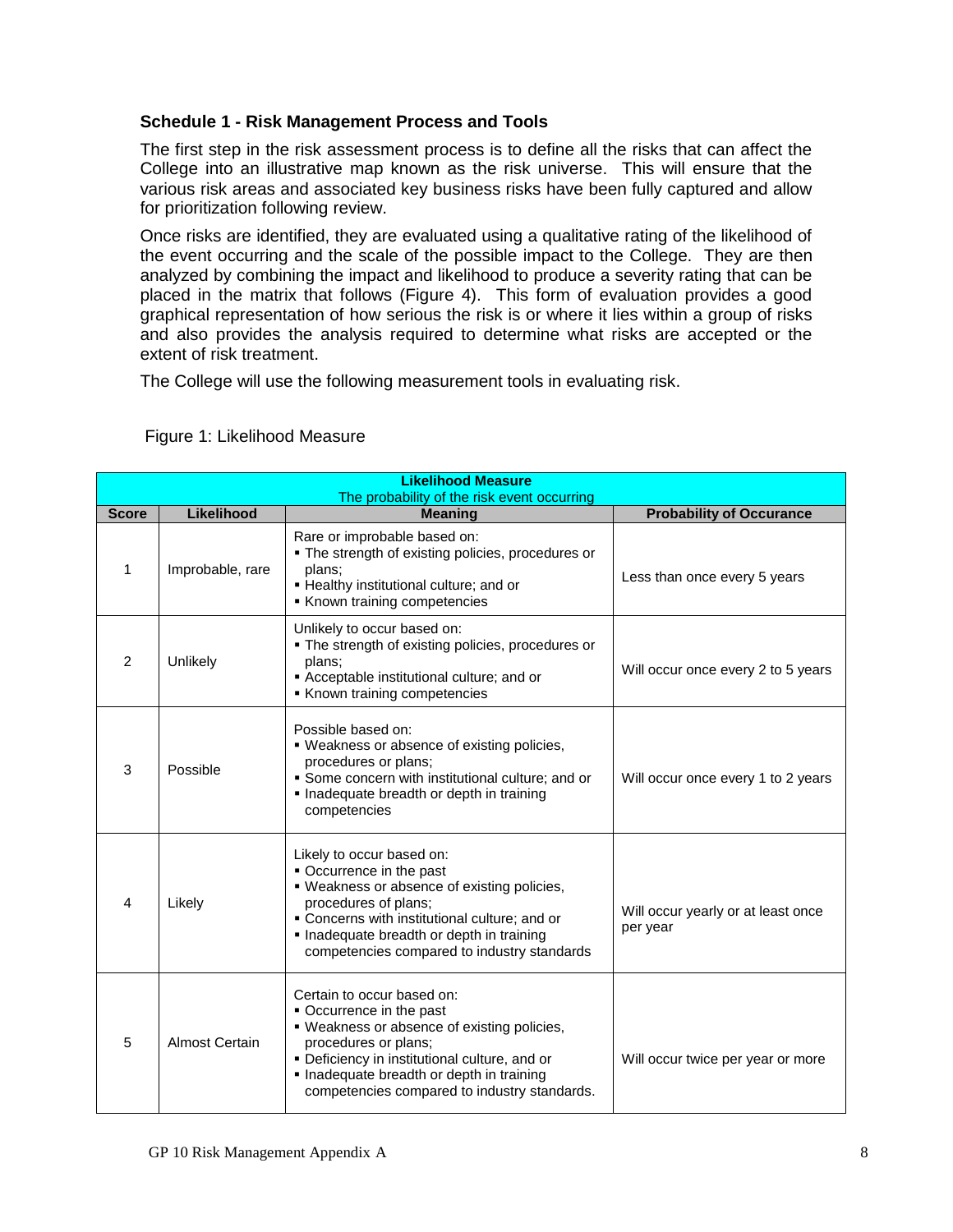## Figure 2: Impact Measure

If a risk falls into several categories, it is always placed in the category with the highest risk level. For example, if an activity could result in a major reputation impact and a significant financial impact, it should be considered a major impact.

| <b>Impact Measure</b><br>Degree of severity of the consequences should the risk occur |                                                                                                                                                                                 |                                                                                                                                                                                                                                       |                                                                                                                                                                             |                                                                                                                                                                                                                      |                                                                                                                                                                                                                                                                                           |
|---------------------------------------------------------------------------------------|---------------------------------------------------------------------------------------------------------------------------------------------------------------------------------|---------------------------------------------------------------------------------------------------------------------------------------------------------------------------------------------------------------------------------------|-----------------------------------------------------------------------------------------------------------------------------------------------------------------------------|----------------------------------------------------------------------------------------------------------------------------------------------------------------------------------------------------------------------|-------------------------------------------------------------------------------------------------------------------------------------------------------------------------------------------------------------------------------------------------------------------------------------------|
| Impact<br><b>Levels</b>                                                               | <b>People</b>                                                                                                                                                                   | <b>Academic and</b><br><b>Business</b><br><b>Development</b>                                                                                                                                                                          | <b>Financial Legal</b><br><b>Exposure</b>                                                                                                                                   | <b>Operational</b>                                                                                                                                                                                                   | <b>Reputation</b>                                                                                                                                                                                                                                                                         |
| Insignificant<br>1                                                                    | • Very limited<br>number of<br>students,<br>employees or<br>public affected<br>Exceptional<br>٠<br>morals and loyalty                                                           | Little or no impact to<br>program quality or<br>access                                                                                                                                                                                | Very limited loss of<br>assets, replacement<br>costs, funding or<br>replacement<br><\$5000<br>- Litigation against<br>MHC <\$5000                                           | • Negligible effects<br>• Very minor<br>disruptions<br>• Very minor overruns<br>• Very minor loss of<br>data<br>Minor delays in<br>٠<br>replacing staff                                                              | • Very little or no impact<br>on internal or external<br>reputation.<br>• Very little or no impact<br>on student and/or<br>community satisfaction.                                                                                                                                        |
| Minor<br>2                                                                            | • Limited number of<br>students,<br>employees or<br>public affected<br>Good morals and<br>loyalty                                                                               | • Minimum or no<br>impact to program<br>quality or access<br>Some impact to<br>efficiency                                                                                                                                             | . Minor loss of assets,<br>replacement costs,<br>funding or revenues<br>>\$5000 and<br>$<$ \$100,000<br>- Litigation against<br>MHC >\$5000 and<br>$<$ \$100,000            | • Normal<br>administrative<br>difficulties<br>• Minor disruptions or<br>losses in services,<br>data<br>Short term localized<br>٠<br>disruptions.                                                                     | • Minor impact on internal<br>or external reputation.<br>• Minor impact on student<br>and/or community<br>satisfaction.<br>• Minimal breach of<br>information management<br>and/or privacy.                                                                                               |
| Significant<br>3                                                                      | • Moderate number<br>of students,<br>employees or<br>public affected.<br>Average morals<br>and loyalty.<br>Key employees are<br>slow to recruit -<br>replacements<br>available. | Impact to program<br>access with<br>continued disruptions<br>over several days.<br>• Minimal impact on<br>quality, efficiency or<br>effectiveness of<br>programs.                                                                     | • Significant loss of<br>assets, replacement<br>costs, funding or<br>revenues<br>>\$100,000 and<br>$<$ \$2.5M.<br>- Litigation against<br>MHC >\$100,000 and<br>$<$ \$2.5M. | • Moderate disruptions<br>of essential services.<br>Some loss of data.                                                                                                                                               | • Measurable damage to<br>internal or external<br>reputation.<br>• Moderate impact on<br>student and/or<br>community satisfaction.<br>Minimal impact on<br>stakeholder<br>relationships.<br>Significant breach of<br>information management<br>and/or privacy.                            |
| Major<br>4                                                                            | • Major number of<br>students,<br>employees or<br>public affected.<br>• Low moral and<br>loyalty.<br>- Long-term<br>unscheduled<br>absence of key<br>employee(s).               | Impact to program<br>access with<br>continued disruptions<br>over several weeks.<br>- Long-term effect on<br>quality, efficiency or<br>effectiveness<br>programs.                                                                     | . Major loss of assets,<br>replacement costs,<br>funding or revenues<br>> \$2.5M<br>and $<$ \$10M.<br>- Litigation against<br>MHC >\$2.5M and<br>$<$ \$10M.                 | · Major disruptions of<br>essential services with<br>continued disruption<br>of essential services.                                                                                                                  | • Measurable damage to<br>internal or external<br>reputation.<br>• Major impact on student<br>and/or community<br>satisfaction.<br>Significant and long-term<br>impact on stakeholder<br>relationships.<br>Major breach of<br>information management<br>and/or privacy.                   |
| Critical<br>5                                                                         | • Significant number<br>of students,<br>employees or<br>public affected.<br>• Extremely low<br>moral and loyalty.<br>• Loss of 2 or more<br>key leaders.                        | Impact to several<br>program activities<br>with continued<br>disruptions over<br>several weeks.<br>• Major and/or long-<br>term effect on quality,<br>efficiency or<br>effectiveness of<br>programs.<br>• Major shift in<br>strategy. | ■ Extreme loss of<br>assets, replacement<br>costs, funding or<br>revenues > \$10M.<br><b>-Litigation against</b><br>$MHC > $10M$ .                                          | ■ Extreme and<br>widespread severe<br>disruptions as a result<br>of one or more major<br>system failures with<br>continued disruption<br>over several weeks.<br>· Major failure in project<br>delivery expectations. | • Long lasting damage to<br>internal or external<br>reputation.<br>• Major impact on student<br>and/or community<br>satisfaction.<br>• Major long-term and/or<br>wide-spread impact on<br>stakeholder<br>relationships.<br>Extreme breach of<br>information management<br>and/or privacy. |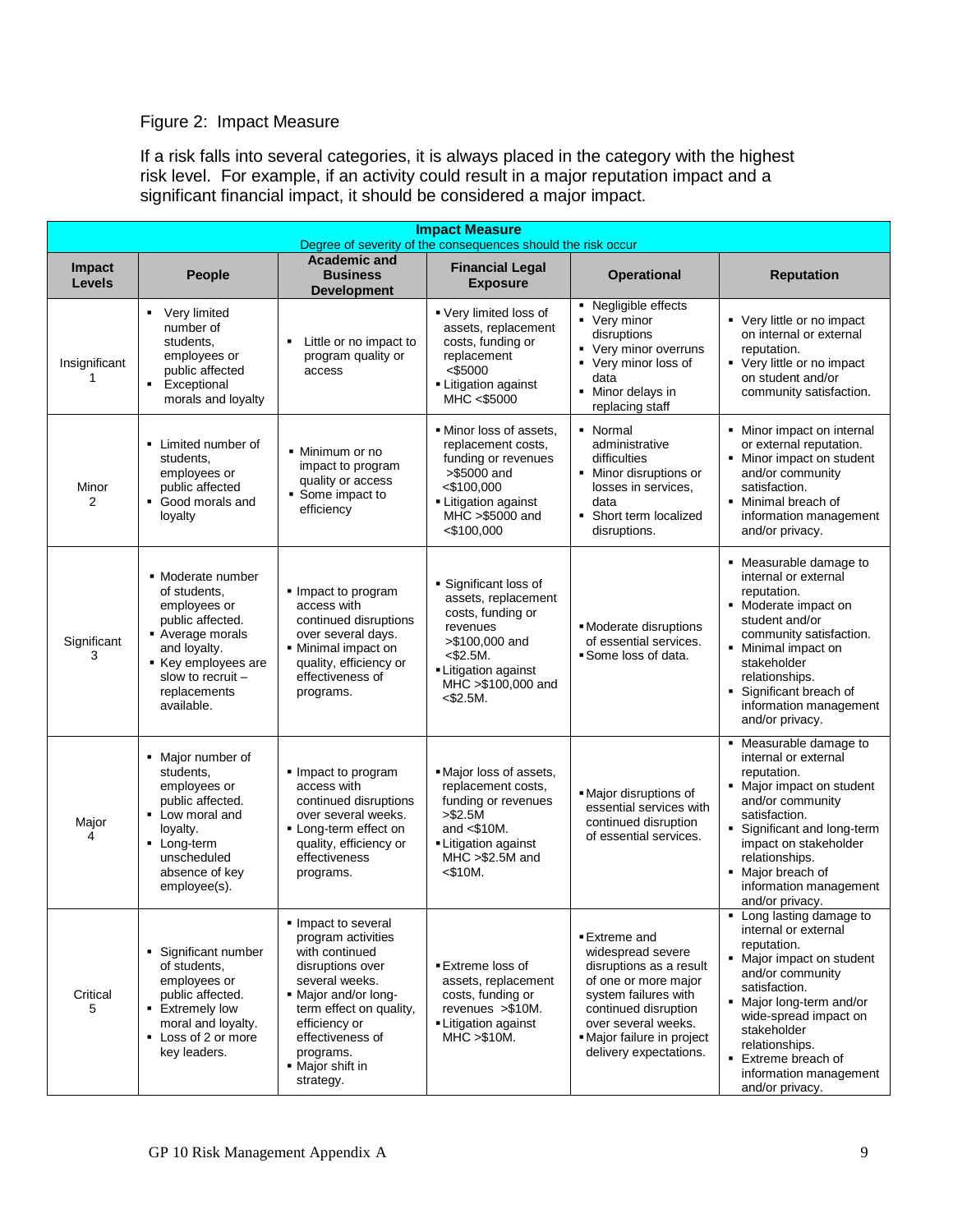## Figure 3: Severity rating table

Once the likelihood and impact of the inherent risk have been determined, the product can be mapped on the risk profile matrix as to the severity of the risk.

| <b>Score</b> | Rating          | <b>Response</b>                  |
|--------------|-----------------|----------------------------------|
| $1 - 2$      | <b>Zero</b>     | Accept risk                      |
| $3 - 5$      | Low             | Accept but monitor               |
| $6 - 10$     | <b>Modest</b>   | Manage and monitor               |
| $12 - 15$    | <b>Moderate</b> | Considerable management required |
| 16-25        | <b>High</b>     | Extensive management required    |

Figure 4: Risk Profile Matrix

|                |                 | <b>Likelihood x Impact</b>                          |                                          |                                |                       |                       |
|----------------|-----------------|-----------------------------------------------------|------------------------------------------|--------------------------------|-----------------------|-----------------------|
|                | $5\phantom{.0}$ | 5<br>Low                                            | 10<br><b>Modest</b>                      | 15<br><b>Moderate</b>          | 20<br><b>High</b>     | 25<br><b>High</b>     |
| Increasing (+) | $\overline{4}$  | $\overline{\mathbf{4}}$<br>Low                      | $\overline{\mathbf{8}}$<br><b>Modest</b> | 12<br><b>Moderate</b>          | 16<br><b>High</b>     | 20<br><b>High</b>     |
| Probability    | $\overline{3}$  | 3 <sup>2</sup><br>Low                               | $6\phantom{a}$<br><b>Modest</b>          | 9<br><b>Modest</b>             | 12<br><b>Moderate</b> | 15<br><b>Moderate</b> |
|                | $\overline{2}$  | $\overline{2}$<br>Zero                              | 4<br>Low                                 | 6<br><b>Modest</b>             | 8<br><b>Modest</b>    | 10<br><b>Modest</b>   |
| (-) Decreasing | $\mathbf{1}$    | $\overline{1}$<br>Zero                              | $\overline{2}$<br>Zero                   | $\overline{\mathbf{3}}$<br>Low | 4<br>Low              | $\overline{5}$<br>Low |
|                |                 | $\mathbf{1}$                                        | $\overline{2}$                           | $\mathbf{3}$                   | $\overline{4}$        | $5\phantom{1}$        |
|                |                 | (-) Decreasing<br>Increasing $(+)$<br><b>Impact</b> |                                          |                                |                       |                       |